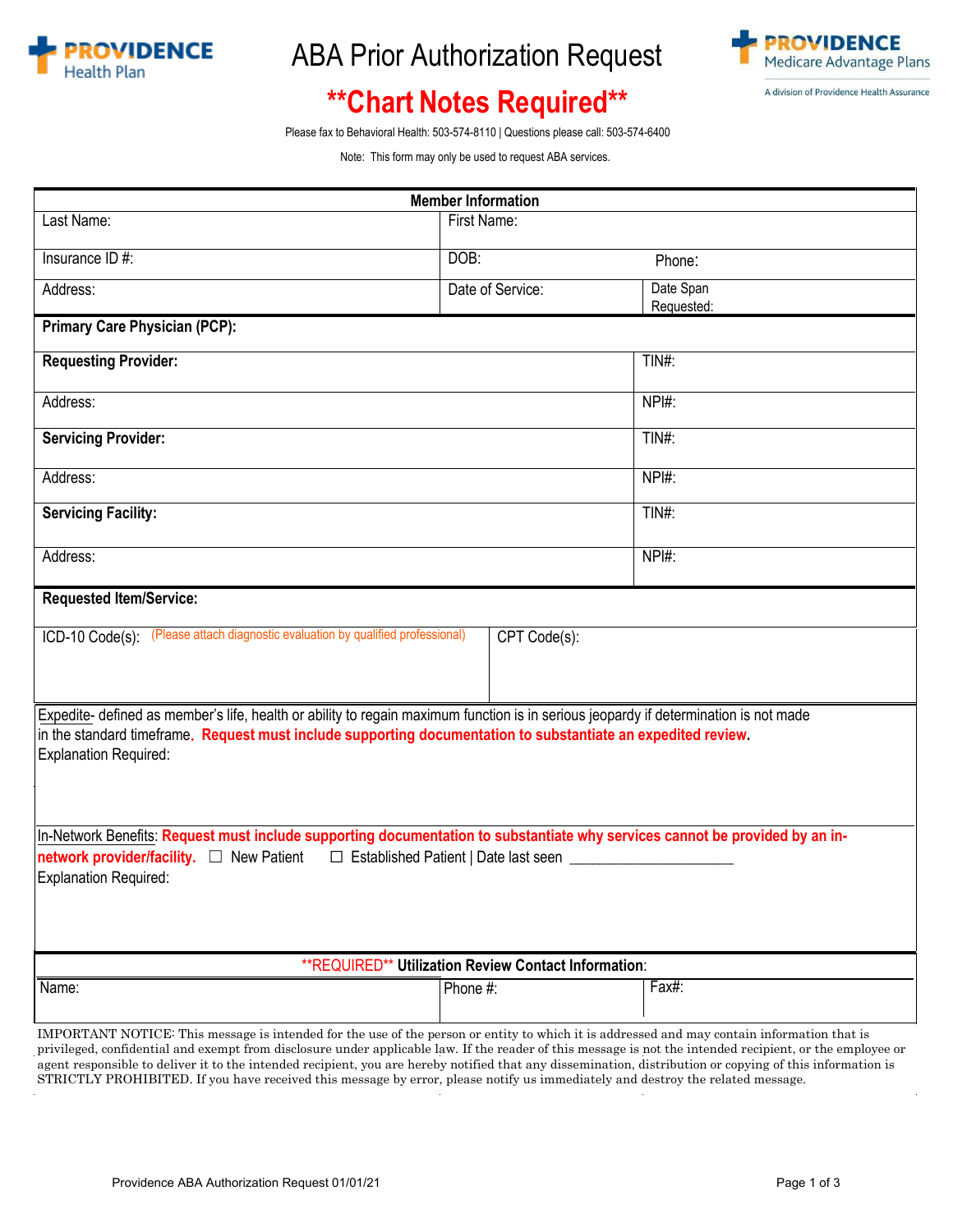### **ABA AUTHORIZATION REQUEST**

*Use this form for both initial and concurrent requests. Please indicate the type of request, as well as the type of services requested. Include the number of requested units as well as hours per day, and hours or days per week, as indicated. Please submit a complete treatment plan with this request.* 

| <b>Request for:</b>                              | Requested Start Date for this Authorization: ____________ |                                            |  |  |
|--------------------------------------------------|-----------------------------------------------------------|--------------------------------------------|--|--|
|                                                  | $\Box$ Initial Assessment $\Box$ Initial Treatment        | $\Box$ Concurrent Request                  |  |  |
| <b>SERVICES REQUESTED</b>                        |                                                           |                                            |  |  |
| (All units are 15 minutes; 4 units equal 1 hour) |                                                           |                                            |  |  |
|                                                  | Program setting and hours per week:                       |                                            |  |  |
|                                                  |                                                           | □ Home □ Facility/Clinic □ School □ Other: |  |  |
|                                                  |                                                           |                                            |  |  |

### **Assessment** / **Follow-up Assessment**

By physician or other qualified health care professional (QHP). Behavior identification assessment, administration of tests, detailed behavioral history, observation, caretaker interview, interpretation, discussion of findings, recommendations, preparation of report, development of treatment plan. Assessment of strengths and weaknesses of skill areas across skill domains (e.g., VB-MAPP, ABLLS-R, Functional Behavior Assessment, Functional Analysis) and follow-up assessments.

 **97151:** Behavior identification assessment (initial or reassessment) administered by a physician/QHP. Units are in 15-minute increments; up to 32 units max for initial, up to 12 units max for reassessment.

**Units Requested:** \_\_\_\_\_\_\_\_

**97152:** Behavior identification supporting assessment administered by technician under direction of physician/ QHP, face to face with patient. Units are in 15-minute increments. **Clinical justification required.**

**Units Requested:** \_\_\_\_\_\_\_\_

 **0362T:** Behavior identification supporting assessment for severe behaviors administered by a physician/QHP who is on-site, with the assistance of two or more technicians, for a patient who exhibits destructive behavior, completed in an environment that is customized to a patient's behavior. Units are in

15-minute increments. **Clinical justification required. Units Requested:** \_\_\_\_\_\_\_\_